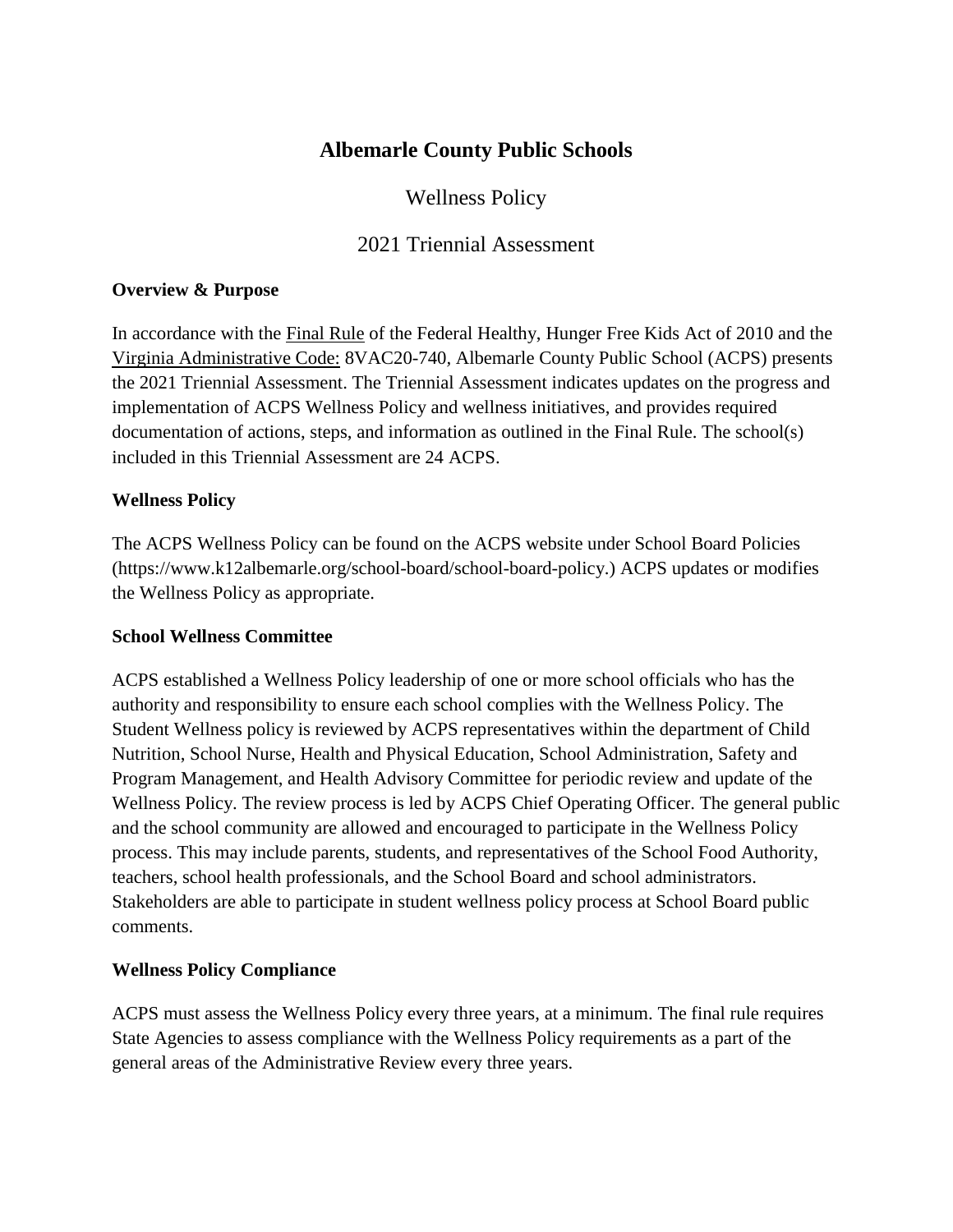In June of 2020 the ACPS Wellness Policy was reviewed for compliance during Food Service federal review. ACPS Wellness Policy met compliance with the addition of 2 statements required. One statement was added which addresses the frequency of wellness policy review and a second a statement clarifying that food and beverages standards meet smart snack rules.

| <b>Standard/Guideline</b>                                                                                                                                                                                                                                                                                                                                                                                                                                | <b>Met</b> | <b>Not Met</b> |
|----------------------------------------------------------------------------------------------------------------------------------------------------------------------------------------------------------------------------------------------------------------------------------------------------------------------------------------------------------------------------------------------------------------------------------------------------------|------------|----------------|
| We follow federal school meal nutrition standards for all foods and<br>beverages available for sale on campus during the school day.<br>No food or beverage is to be sold anywhere on the school campus<br>in competition with the CNP during lunch and breakfast periods at<br>schools operating on National school lunch or breakfast program.<br>Note: Breakfast hours are defined as 6 a.m. until the close of the<br>last breakfast service period. | 24         | $\Omega$       |
| We have implemented Smart Snacks nutrition standards for ALL<br>items sold during school hours, including: a la carte offerings,<br>items in school stores, and items in vending machines. Any food or<br>beverage sold during the course of the school day on school<br>campus shall abide by the nutritional standards of the CNP, Smart<br>Snack guidelines and Student Wellness Policy.                                                              | 22.        | 2              |

## **Standards and Nutrition Guidelines for all Foods and Beverages Sold**

#### **Standards and Nutrition Guidelines for all Foods and Beverages Sold**

| <b>Standard/Guideline</b>                                                                                                                                                                       | <b>Met</b> | <b>Not Met</b>    |
|-------------------------------------------------------------------------------------------------------------------------------------------------------------------------------------------------|------------|-------------------|
| Parents will be strongly encouraged to provide healthy food items<br>when packing snacks and lunches.                                                                                           | 21         | 3                 |
| Each school shall ensure that dining is a pleasant experience.<br>Noise should be kept to a minimum. The facility should be clean<br>and pleasant, and adequate time should be provided to eat. | 24         | $\mathbf{\Omega}$ |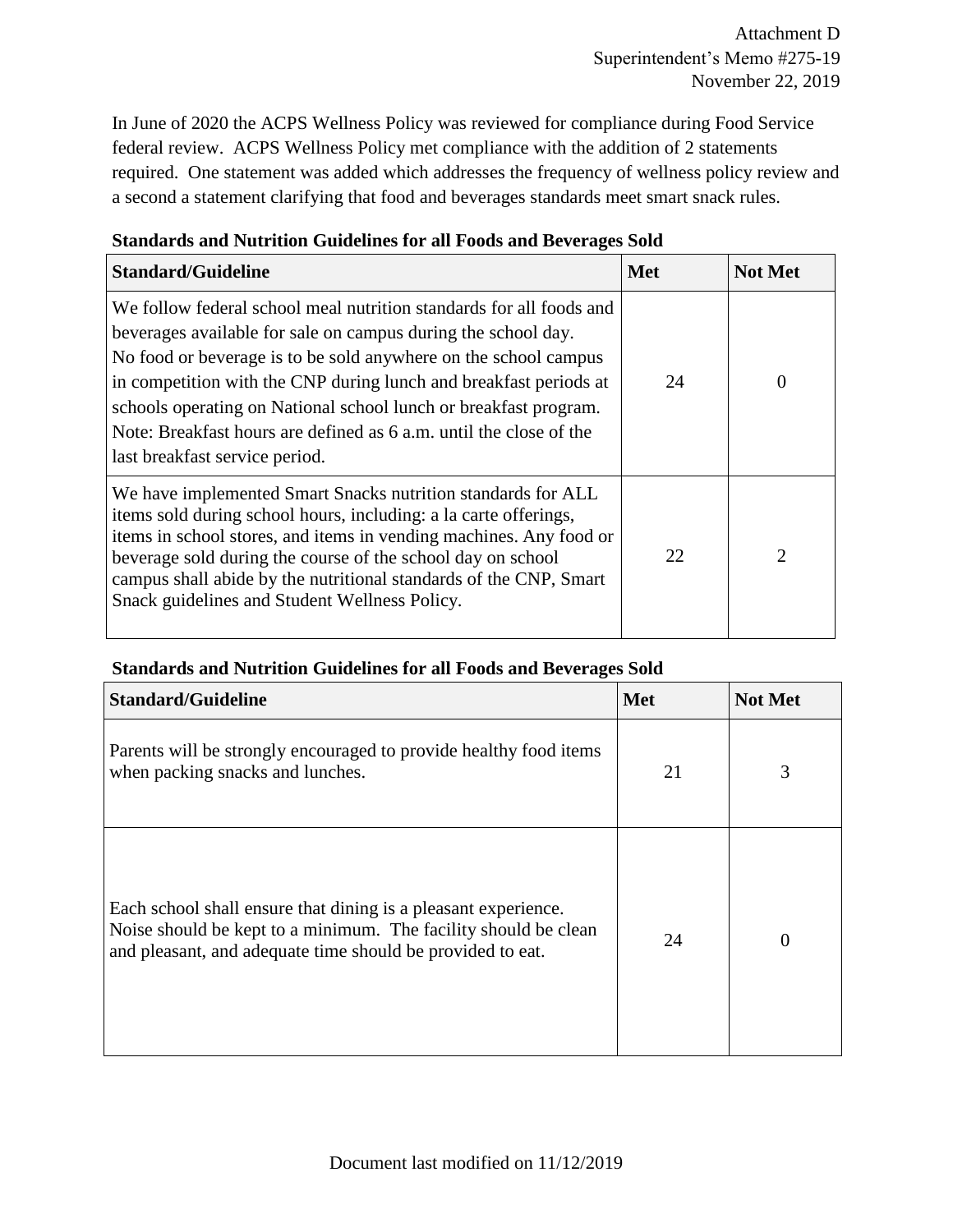| <b>Standard/Guideline</b>                                                                                                           | <b>Met</b> | <b>Not Met</b> |
|-------------------------------------------------------------------------------------------------------------------------------------|------------|----------------|
| Food items with minimal nutritional value, such as candy and<br>soda, will not be used as rewards by school staff in the classroom. | 21         | 3              |
| Water fountains are available throughout all schools, to include the<br>dining areas.                                               | 24         | 0              |
| Information about school meals and nutrition will be posted and<br>encouraged on the District website.                              | 24         | 0              |
|                                                                                                                                     |            |                |

# **Policy for Food and Beverage Marketing**

| <b>Standard/Guideline</b>                                                                                                                                                                                                        | <b>Met</b> | <b>Not Met</b> |
|----------------------------------------------------------------------------------------------------------------------------------------------------------------------------------------------------------------------------------|------------|----------------|
| Any vending machines on school campus that sell food or beverages<br>that do not follow the nutritional standards with the Student Wellness<br>Policy will be turned off during hours of the school days, as defined by<br>USDA. | 24         |                |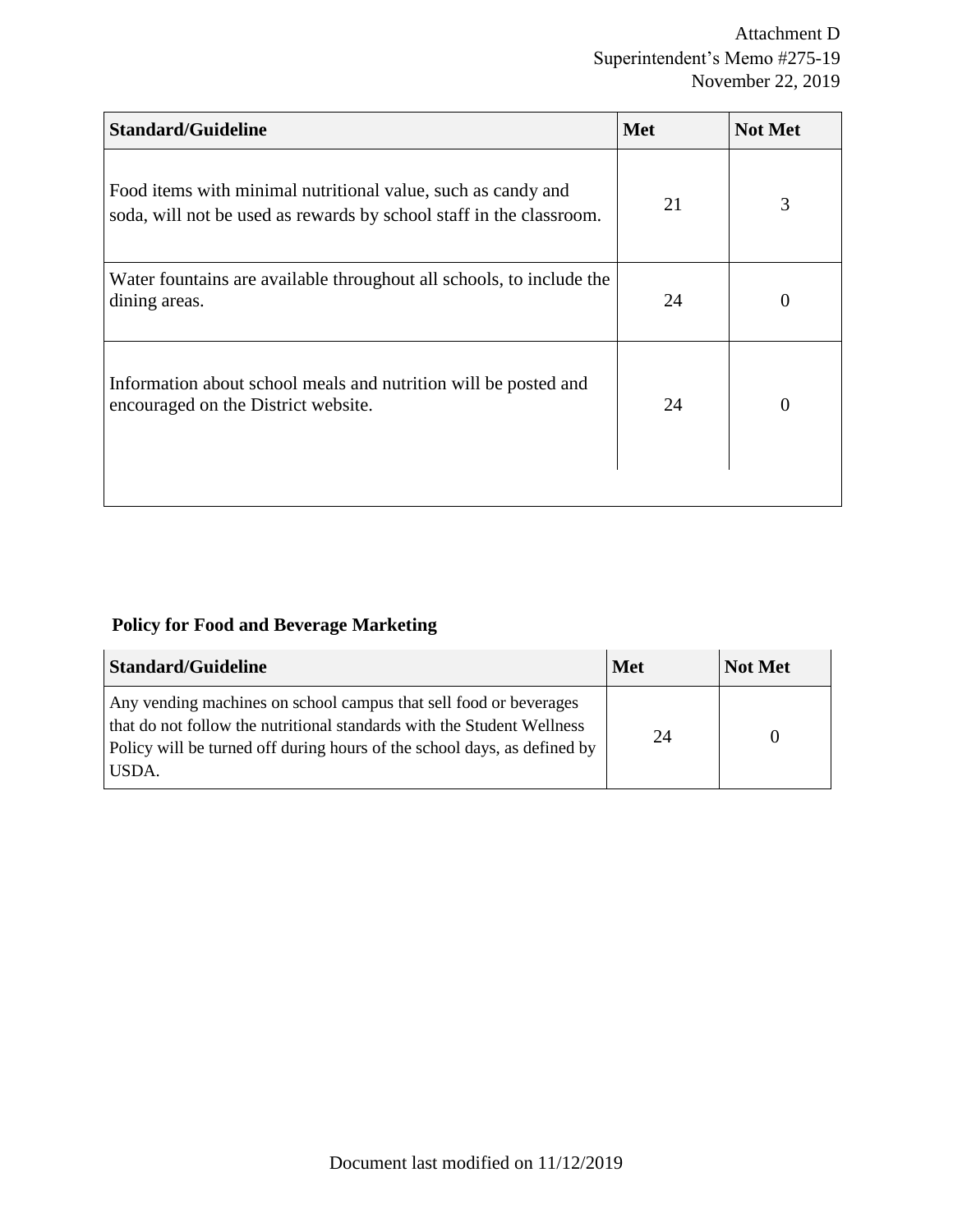## **Description of Public Involvement**

| <b>Standard/Guideline</b>                                                                                                                                                                                             | <b>Met</b> | <b>Not Met</b> |
|-----------------------------------------------------------------------------------------------------------------------------------------------------------------------------------------------------------------------|------------|----------------|
| Each school will involve the Parent Teacher Organization or<br>other parent group in identifying strengths and weaknesses and<br>ideas for achieving wellness goals as applied to nutrition and<br>physical activity. | 18         | 6              |
| Stakeholder are able to participate in student wellness policy<br>process at School Board public comments                                                                                                             | Met        |                |

# **Description of Public Updates**

| <b>Standard/Guideline</b>                                                                                                                                   | <b>Met</b> | <b>Not Met</b> |
|-------------------------------------------------------------------------------------------------------------------------------------------------------------|------------|----------------|
| The Wellness Policy is made available to the public on an annual<br>basis, at minimum. This includes any updates to and about the<br>Wellness Policy.       | Met        |                |
| The Triennial Assessment, including progress toward meeting the<br>goals of the policy, will be made available to the public on or<br>before June 30, 2021. | Met        | $\theta$       |

# **Description of Policy Leadership**

| <b>Standard/Guideline</b>                                                                                                                                                                    | <b>Met</b> | Not Met |
|----------------------------------------------------------------------------------------------------------------------------------------------------------------------------------------------|------------|---------|
| ACPS established a Wellness Policy leadership of one or more<br>LEA's and/or school official(s) who have the authority and<br>responsibility to ensure each school complies with the policy. | Met        |         |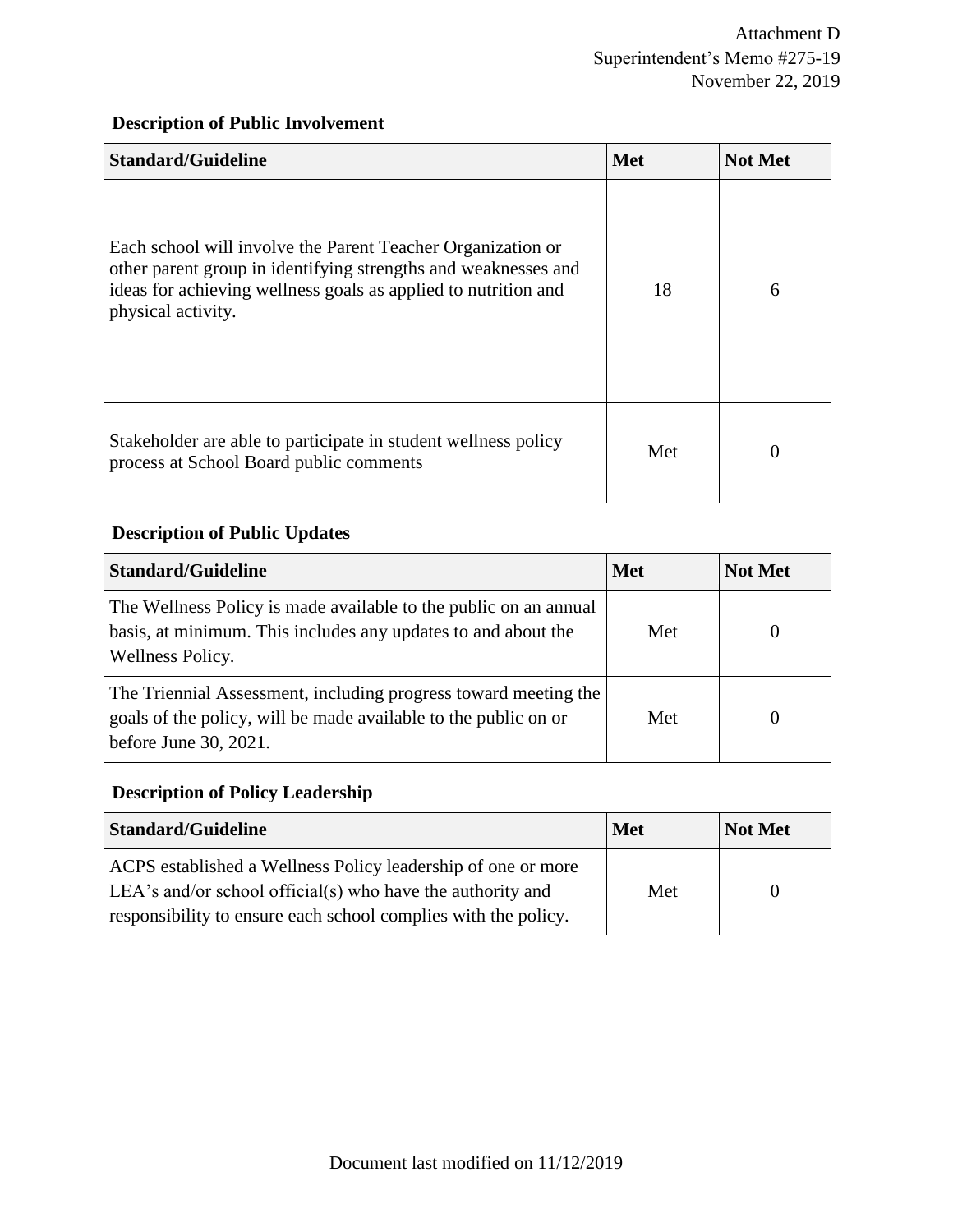#### **Description of Evaluation Plan**

| <b>Standard/Guideline</b>                                        | <b>Met</b> | Not Met |
|------------------------------------------------------------------|------------|---------|
| Conducting a triennial assessment and report (every three years) | Met 2021   |         |

### **Quality of Wellness Policy**

Thoroughly reviewed by USDA Food and Nutrition Service, the Alliance for a Healthier Generation's model policy template is in compliance with the requirements set forth in the final rule.

In June of 2021 the ACPS Wellness Policy was reviewed for compliance during Food Service federal review. ACPS Wellness Policy met compliance with the requirement of two additional statements. One statement was added which addresses the frequency of wellness policy review and a second a statement clarifying that food and beverages standards meet smart snack rules. These statements are presently in draft for policy revision.

#### **Progress towards Goals**

The wellness assessment tool provided the division and individual schools a method to identify areas in which to strive for improvement, build protocol and practices which support health and wellness within the school environment. In addition, the assessment tool was a way to recognize the ways in which school champion health and wellness and continue programs such as school gardens, field trips to farms, agricultural guest speakers, Jump Rope for Heart, Harvest Day celebration, Fun Runs, School Health fairs, Bee Class- a pollinator garden, PTO funded healthy snack for students, Apple for Aces-Tennis Day and exercise and cooking activities.

|  |  | <b>Progress towards Nutrition Promotion and Education Goals</b> |  |  |
|--|--|-----------------------------------------------------------------|--|--|
|--|--|-----------------------------------------------------------------|--|--|

| <b>Description</b>                                                                                                                                                                                                                        | <b>Met</b> | <b>Not Met</b> |  |
|-------------------------------------------------------------------------------------------------------------------------------------------------------------------------------------------------------------------------------------------|------------|----------------|--|
| Schools will provide nutrition education that is interactive and<br>teaches the skills necessary to adopt healthy eating behaviors that<br>will be integrated in the comprehensive health education<br>curriculum in grades K through 10. | 24         |                |  |
| Nutrition education will be incorporated into the core curriculum.                                                                                                                                                                        | 24         |                |  |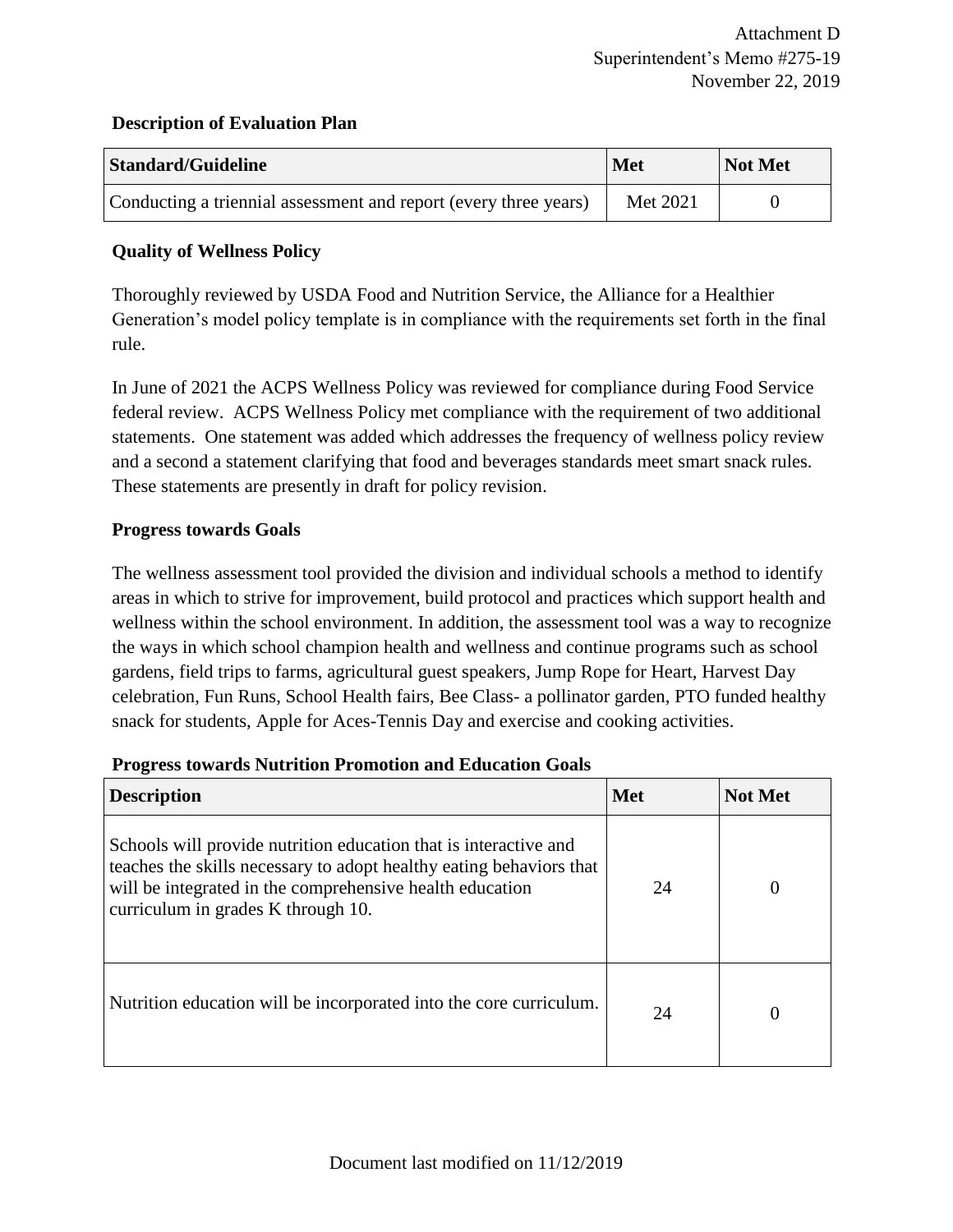| <b>Description</b>                                                                                                                                                                                                                    | <b>Met</b> | <b>Not Met</b> |
|---------------------------------------------------------------------------------------------------------------------------------------------------------------------------------------------------------------------------------------|------------|----------------|
| The Superintendent or Designee will work with principals to<br>ensure that nutrition education is delivered by personnel who<br>have appropriate training.                                                                            | 24         |                |
| Parents will receive nutrition information in various ways:<br>district newsletters, school newsletters, and letters sent home<br>addressing specific nutrition issues such as sending healthy<br>snacks and packing healthy lunches. | 15         | 9              |

# **Progress towards Physical Activity Goals**

| <b>Description</b>                                                                                                                                                                                                                                                                                                                                                                                                                                                                    | <b>Met</b> | <b>Not Met</b> |
|---------------------------------------------------------------------------------------------------------------------------------------------------------------------------------------------------------------------------------------------------------------------------------------------------------------------------------------------------------------------------------------------------------------------------------------------------------------------------------------|------------|----------------|
| Schools will provide planned and sequential physical education<br>curricula from grade K through 10 that promote enjoyable,<br>lifelong physical activity. These curricula will be consistent<br>with the national standards for physical education.                                                                                                                                                                                                                                  | 24         | 0              |
| The PE staff will provide proper instructions and plan the PE<br>time period to keep students physically active and engaged,<br>limiting waiting time. Students will need a note from a parent<br>and doctor to be excluded from more than one (1) class of PE<br>unless there is a clear orthopedic injury. Effort will be made to<br>provide injured students with an adapted or modified form of<br>physical activity. The note should specify dates and time range<br>for excuse. | 24         | $\Omega$       |
| Lifetime physical activity choices may be offered for upper<br>grade PE classes.                                                                                                                                                                                                                                                                                                                                                                                                      | 24         | $\Omega$       |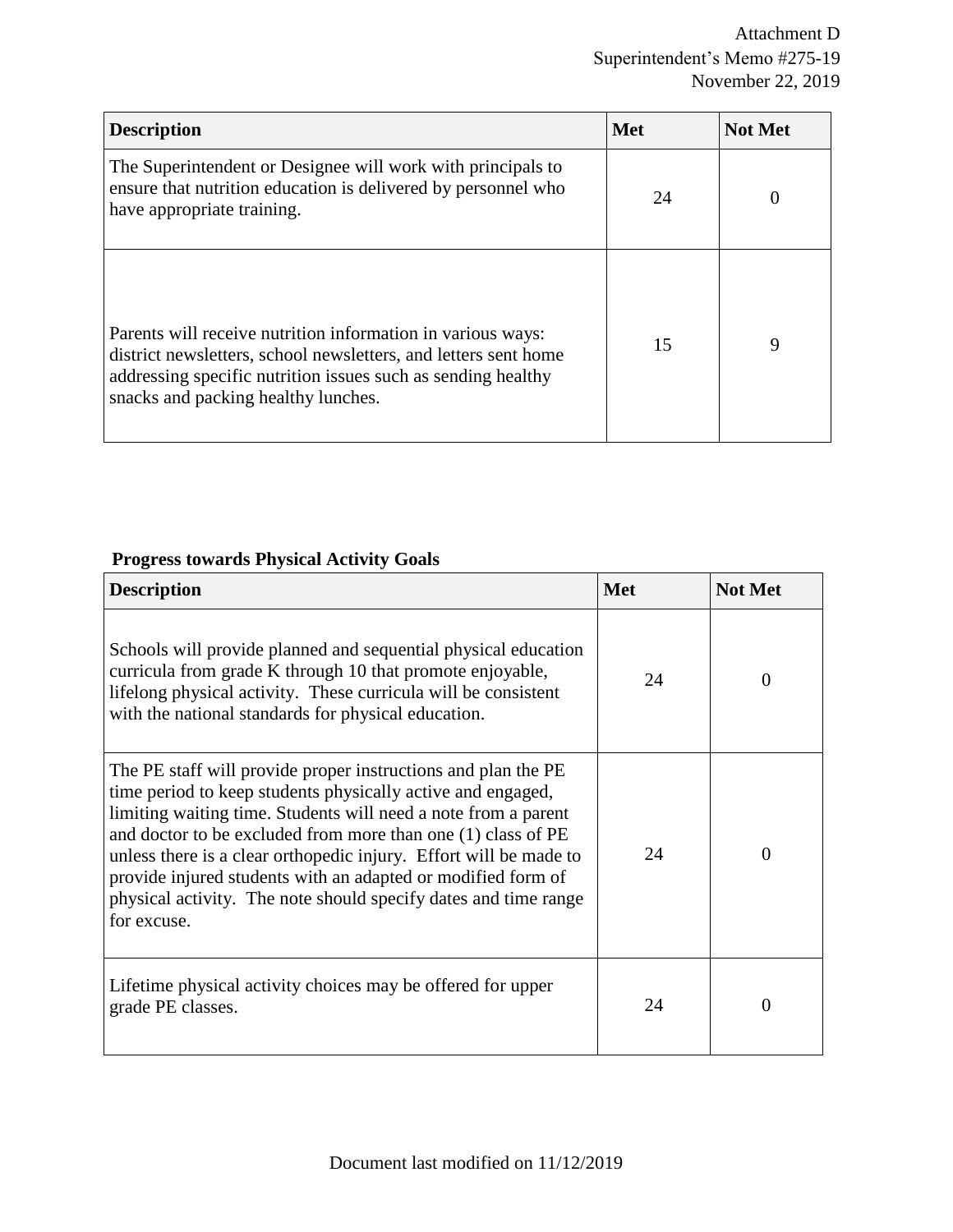| <b>Description</b>                                                                      | <b>Met</b> | <b>Not Met</b> |
|-----------------------------------------------------------------------------------------|------------|----------------|
| Physical education will emphasize lifetime activities that<br>promote physical fitness. | 24         | $\theta$       |
| Adaptive and modified PE will be ensured for all disabled<br>students                   | 24         | $\Omega$       |

## **Progress towards other School-Based Wellness Activity Goals**

| <b>Description</b>                                                                                                                                                                                                                             | <b>Met</b> | <b>Not Met</b> |
|------------------------------------------------------------------------------------------------------------------------------------------------------------------------------------------------------------------------------------------------|------------|----------------|
| Instruction that helps students develop the knowledge, attitudes,<br>behavioral skills, and confidence needed to adopt and maintain<br>physically active lifestyles will be incorporated into the<br>comprehensive health education curricula. | 24         | $\overline{0}$ |
| Schools and/or the ACPS will provide information to parents on<br>the benefits of physical activity and suggestions on ways to<br>incorporate physical activity into the family's daily routine.                                               | 24         | $\overline{0}$ |
| Schools will participate in community-based programs.                                                                                                                                                                                          | 24         | $\overline{0}$ |
| Other physical activity clubs may be offered at each school<br>administration discretion.                                                                                                                                                      | 24         | $\overline{0}$ |
| High schools will offer PE electives other than the required PE<br>courses.                                                                                                                                                                    | 24         | $\Omega$       |